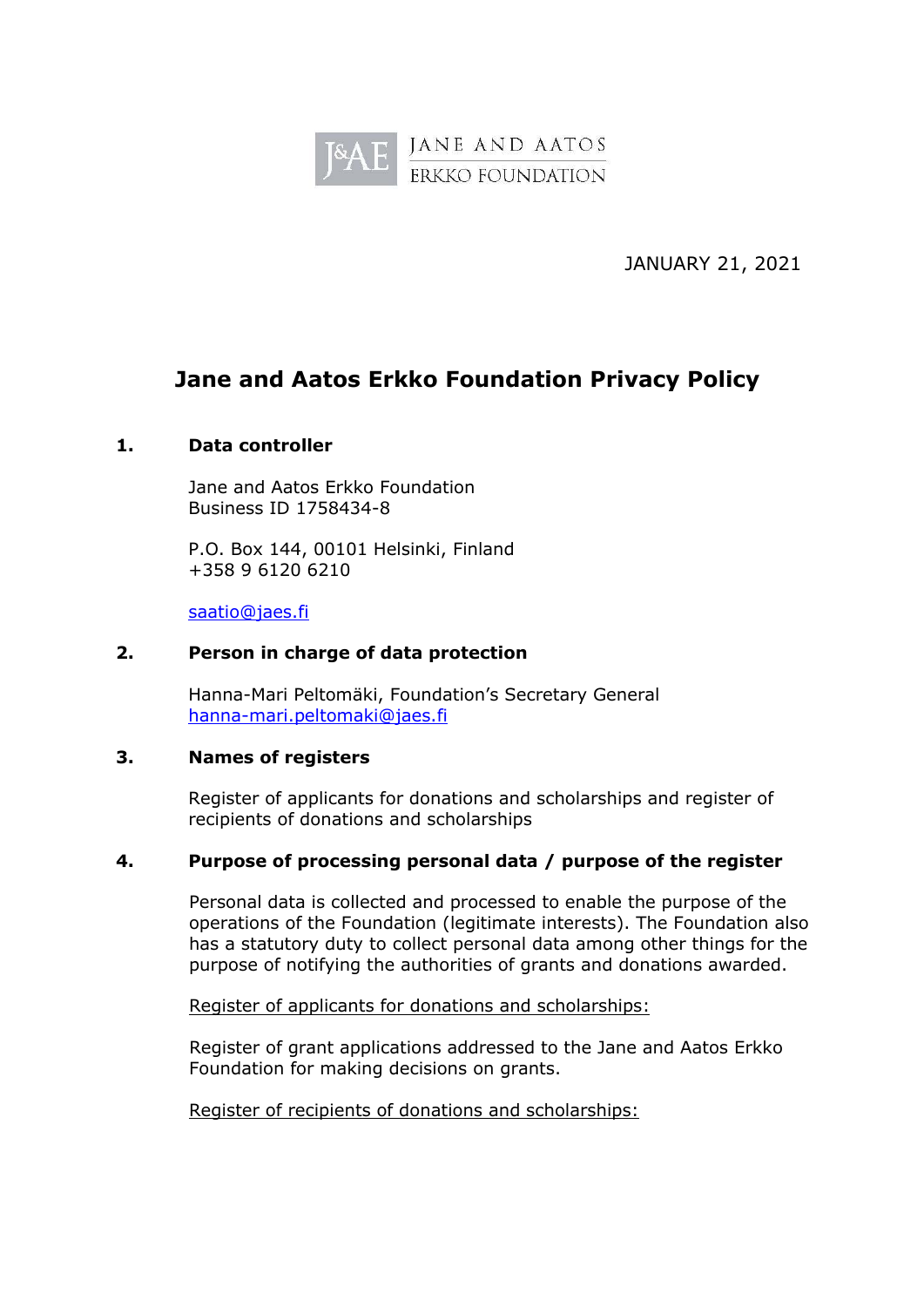For monitoring and payments of grants awarded and for notifying the authorities of the payment of grants. In addition to this for any statistical or research use.

## **5. Information contents of the register**

Register of applicants for donations and scholarships:

The grant applicant's name, title or occupation, contact information, personal or business identity code, gender (optional), purpose or nature of the grant applied for, the amount and application period of the grant applied for, degrees completed by the applicant, referees, funding received over the previous three years notified by the applicant, other funding applications pending notified by the grant applicant, recommendations and statements, other appendixes (degree certificates, CVs, portfolios, research or project plan, list of publications, annual reports etc.) submitted by the applicant and any relevant email communications between the Foundation and applicant.

Register of recipients of donations and scholarships:

In addition to the information above, the date and amount of the grant awarded, account details for the payment of grants and interim and final reports.

## **6. Regular sources of information**

Information is obtained regularly from grant applicants and if necessary from other parties offering financing. Information on the external referee and reference are obtained from the referee at the request of the grant applicant. By submitting an application or request for payment, the applicant consents to the processing of their data in accordance with the purposes.

## **7. Cookie policy**

A cookie is a small text file that a website stores on the visitor's computer when browsing a website and which notifies the website each time the visitor visits the same site. The Jane and Aatos Erkko Foundation uses cookies on its website to track traffic to the Foundation's website and the online service operating in conjunction with it. Cookies are not used for marketing or advertising purposes. Cookies can be disabled or browser settings changed to alert to cookies.

## **8. Data processors and regular disclosure of information**

Information on grant applications and grants awarded are processed by Jane and Aatos Erkko Foundation staff, Board of Trustees, external experts and administrators of electronic systems with whom the Foundation has an agreement on the processing of personal data.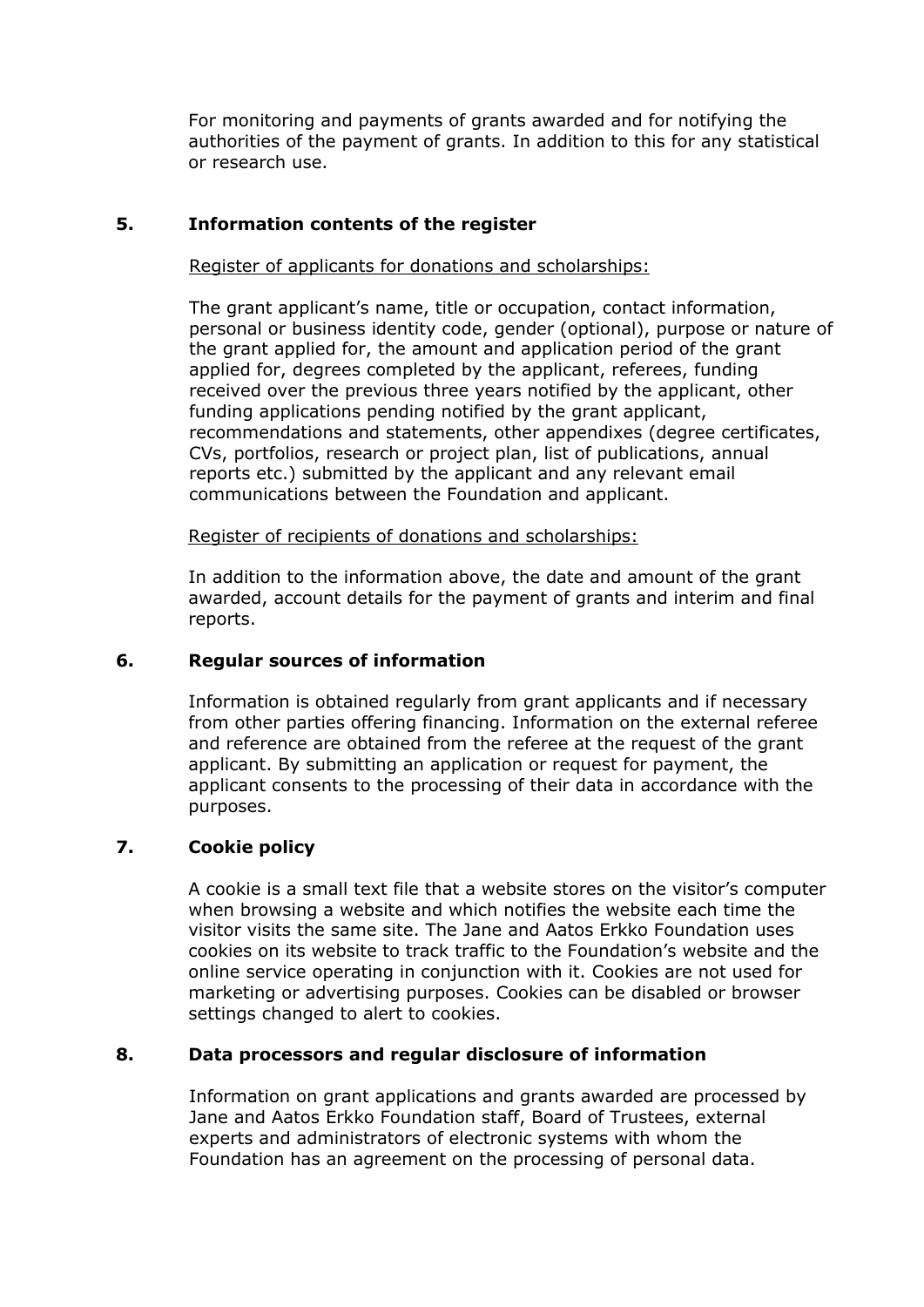Grants awarded are published on the website of the Jane and Aatos Erkko Foundation [www.jaes.fi](http://www.jaes.fi/) and in the Foundation's annual report.

Grants paid are notified to the tax authority and to the Farmers' Social Insurance Institution Mela as required in accordance with section 141 b of the Farmers' Pension Act (1280/2006).

The applicant's information may, where necessary, be disclosed to another party offering financing. Information is disclosed only to the extent necessary. Information might have to be disclosed to the authorities or administrators of justice where there is a legal requirement to do so.

All the persons referred to above who process data have a duty of secrecy regarding the personal data registered in the Foundation's registers.

## **9. Transfer of information out of the EU or EEA**

As a rule, the Jane and Aatos Erkko Foundation processes and stores personal data in the EU or European Economic Area. However, the Foundation may use service providers processing personal data also outside these areas. In such cases, data protection is ensured as required by data protection regulation.

#### **10. Protection of personal data**

The Jane and Aatos Erkko Foundation protects the data using the necessary technical and organisational measures.

As processors of the personal data in accordance with agreement, the suppliers of the grant system and archive system suppliers ensure protection of the data using the necessary technical and organisational measures and process the data only in accordance with the agreement and mandates with the Foundation.

The persons processing the data have a duty of secrecy.

The manual material is stored in locked premises in the office of the Jane and Aatos Erkko Foundation where only authorised persons have access.

#### **11. Storage of personal data**

Information on rejected grant applications is erased at the end of the year of application, except for information needed for statistical, scientific or historical research purposes (see Article 89 of the General Data Protection Regulation).

Information on grants awarded are stored for the period required by the Accounting Act (incl. applicant's data, award criteria).

Notes to the decision records are stored permanently.